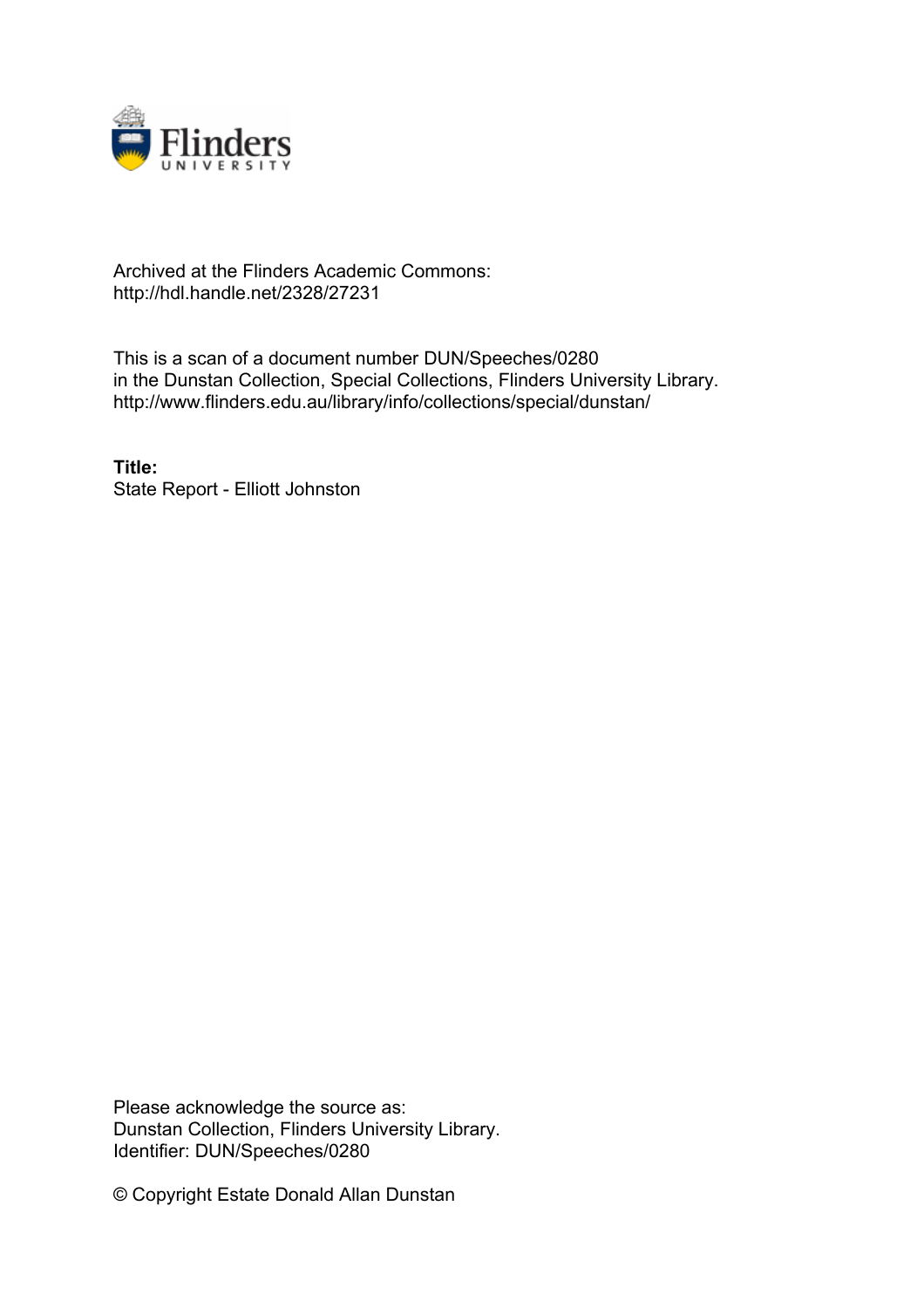$J9711 \le LLS0N$  15/6 280

 $\mathscr{J}^{\mathscr{E}}$ 

 $\sim$ 

| DURATION:<br>STATION:                        |                                                                       | State Report -<br>TITIE<br>from the Premier of South Australia. |  |
|----------------------------------------------|-----------------------------------------------------------------------|-----------------------------------------------------------------|--|
| DATE:                                        |                                                                       | Don Dunstan.<br>KEY NO.                                         |  |
| AUDIO<br>f                                   |                                                                       | <b>AIDEO</b>                                                    |  |
| GOOD EVENING:                                | DON.                                                                  |                                                                 |  |
| AT NOON TODAY FOLLOWING EXECUTIVE            |                                                                       |                                                                 |  |
| COUNCIL THE ATTORNEY-GENERAL.                |                                                                       |                                                                 |  |
| MR. KING, ANNOUNCED THAT MR. ELLIOTT         |                                                                       |                                                                 |  |
| JOHNSTON HAS BEEN APPOINTED A QUEEN'S        |                                                                       |                                                                 |  |
| SEL BY THE LIEUTENANT GOVERNOR,<br><b>C(</b> |                                                                       |                                                                 |  |
| SIR MELLIS NAPIER, ON THE ADVICE OF          |                                                                       |                                                                 |  |
| THE GOVERNMENT. AND SO I HAVE                |                                                                       |                                                                 |  |
| CHOSEN TO SPEAK TO YOU TONIGHT ON            |                                                                       |                                                                 |  |
| THIS APPOINTMENT AND ON WHERE MY             |                                                                       |                                                                 |  |
| GOVERNMENT STANDS WHEN CIVIL                 |                                                                       |                                                                 |  |
| LIBERTIES ARE AT ISSUE.                      |                                                                       |                                                                 |  |
| THE LABOR PARTY AND THE LABOR                |                                                                       |                                                                 |  |
| GOVERNMENT IS GLAD TO SEE THAT               |                                                                       |                                                                 |  |
| JOHNSTON HAS BEEN APPOINTED.<br><b>NIF</b>   |                                                                       |                                                                 |  |
| HIS HIGH PROFESSIONAL QUALIFICATIONS         |                                                                       |                                                                 |  |
| AND HIS WIDE EXPERIENCE IN LAW               |                                                                       |                                                                 |  |
| PRACTICE MAKE HIM EMINENTLY DESERVE          |                                                                       |                                                                 |  |
| A POSITION OF SENIOR COUNSEL AT THE          |                                                                       |                                                                 |  |
| SOUTH AUSTRALIAN BAR. SIX OF THE             |                                                                       |                                                                 |  |
| SEVEN AVAILABLE SUPREME COURT                |                                                                       |                                                                 |  |
| JUDGES HAVE CLEARLY NOTED HIS                |                                                                       |                                                                 |  |
| PROFESSIONAL STANDING AND                    |                                                                       |                                                                 |  |
| QUALIFICATIONS. THE CHIEF JUSTICE            |                                                                       |                                                                 |  |
| HAS RECOMMENDED HIS APPOINTMENT.             |                                                                       |                                                                 |  |
| THE LAW SOCIETY OF SOUTH AUSTRALIA           |                                                                       |                                                                 |  |
| HAS AGREED, AT A GENERAL MEETING.            |                                                                       |                                                                 |  |
| THAT SUCH A RECOMMENDATION SHOULD BE         | Dunstan Collection, Special Collections, Flinders University Library. |                                                                 |  |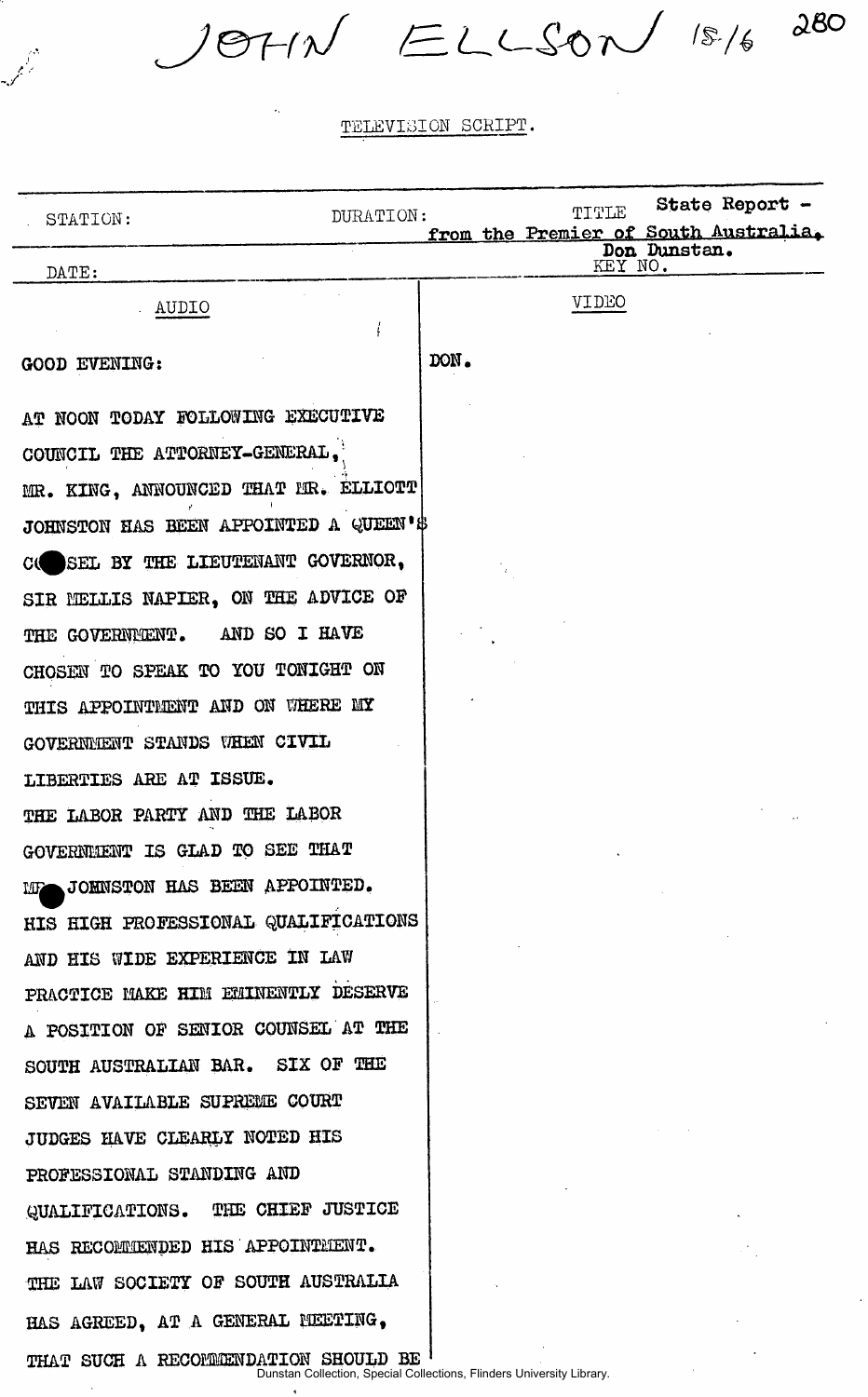$\bar{\lambda}$ 

 $\mathcal{A}_{\mathcal{A}}$ 

 $\hat{\mathcal{A}}$ 

**/2.** 

| STATION:                                   | DURATION: | TITLE   |  |
|--------------------------------------------|-----------|---------|--|
| DATE:                                      |           | KEY NO. |  |
| AUDIO                                      |           | VIDEO   |  |
| ACTED UPON AND THAT THE APPOINTMENT        |           |         |  |
| OF QC'S SHOULD BE BASED SOLELY ON          |           |         |  |
| PROFESSIONAL STANDING.                     |           |         |  |
| WHEN THE RECOMMENDATION FOR MR. JOHNSTON'S |           |         |  |
| APPOINTMENT WAS PLACED BEFORE THE          |           |         |  |
| TOUS GOVERNMENT. IT WAS REJECTED<br>PR     |           |         |  |
| ON THE GROUNDS THAT HE WAS A MEMBER        |           |         |  |
| OF THE COMMUNIST PARTY. AND IN             |           |         |  |
| RECOMMENDING HIS APPOINTMENT TODAY.        |           |         |  |
| THE LABOR GOVERNMENT WAS NATURALLY         |           |         |  |
| AWARE OF THIS. BUT WE BELIEVE, AND         |           |         |  |
| WE INSIST. THAT POLITICAL OPINIONS OF      |           |         |  |
| ANY KIND HAVE ABSOLUTELY NO BEARING        |           |         |  |
| ON WHAT IS, AND WHAT MUST REMAIN, A        |           |         |  |
| PUBLIX PROFESSIONAL DISTINCTION.           |           |         |  |
| AND WHAT PRECISELY IS A QC? WELL, HE'S     |           |         |  |
| A SENIOR LAWYER. THE TITLE IS              |           |         |  |
| HISTORICAL. HE HAS NO OFFICIAL DUTIES.     |           |         |  |
| HIS ADVANTAGES (OR DISADVANTAGES, AS       |           |         |  |
| THE CASE MAY BE) ARE THAT HE CANNOT        |           |         |  |
| APPEAR WITHOUT A JUNIOR LAWYER BEING       |           |         |  |
| WITH HIM, AND THAT HIS FEES ARE VERY       |           |         |  |
| MUCH HIGHER THAN AN ORDINARY LAWYER'S      |           |         |  |
| AND ALSO - ON APPOINTMENT, HE IS           |           |         |  |
| ALLOWED TO WEAR A SILK GOWN AND A FULL-    |           |         |  |
| BOTTOMED WIG.                              |           |         |  |
| IT IS, AS I HAVE SAID, A PROFESSIONAL      |           |         |  |

Dunstan Collection, Special Collections, Flinders University Library.

**DISTINCTION. AND TO APPLY POLITICAL** 

 $\ddot{\cdot}$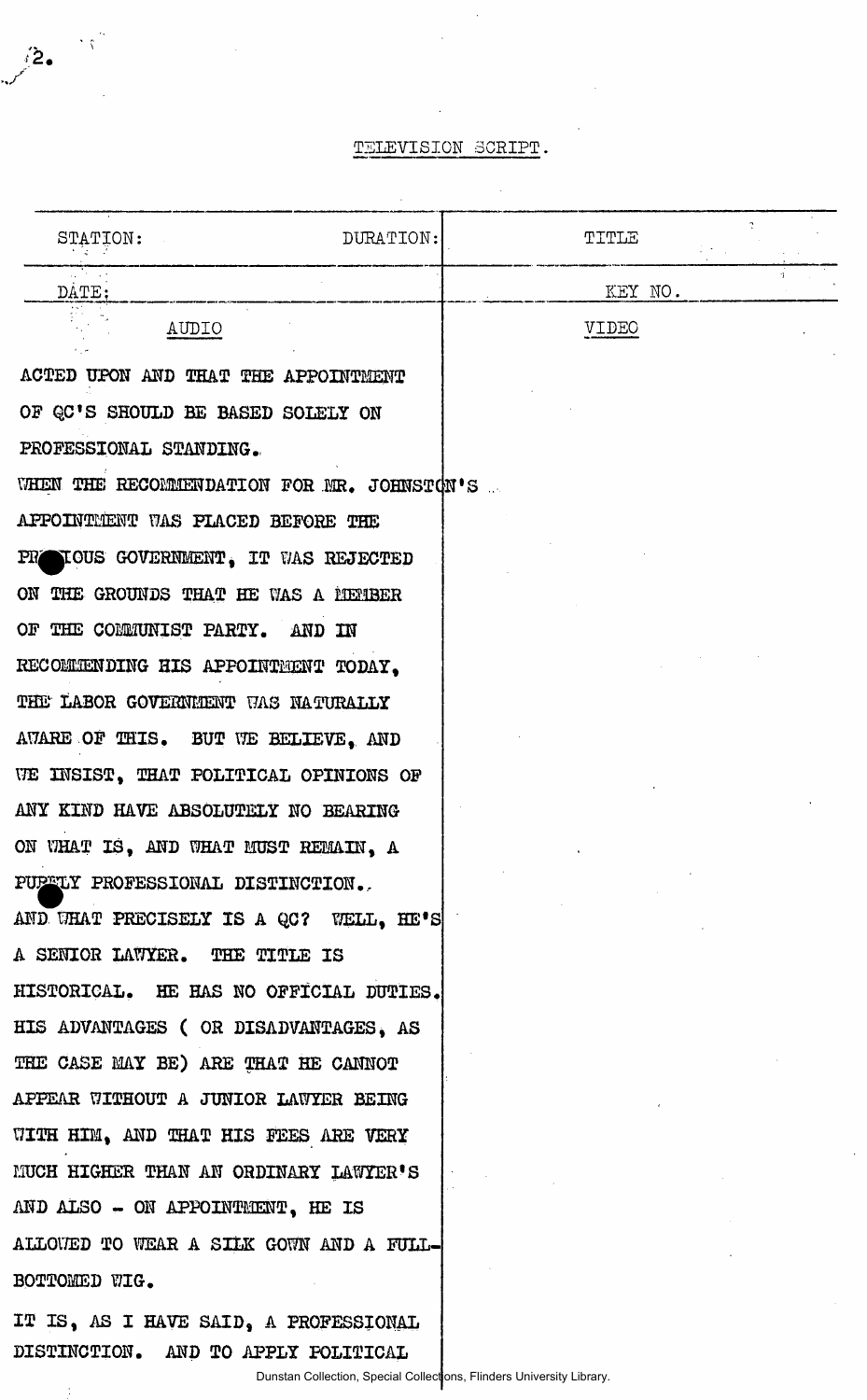$\int$  3.

| STATION:<br>DURATION:                      | TITLE   |                             |
|--------------------------------------------|---------|-----------------------------|
| DATE:                                      | KEY NO. |                             |
| AUDIO                                      | VIDEO   |                             |
| TESTS TO SUCH AN APPOINTMENT IS TO         |         |                             |
| BEGIN A PROCESS OF POLITICAL INTERFERENCE  |         |                             |
| IN AN AREA THAT GOVERNMENTS SHOULD         |         |                             |
| NEVER ENTER. SUCH POLITICAL TESTS ARE      |         |                             |
| WELLKNOWN IN DICTATORSHIPS.<br>THEY        |         |                             |
| ARE APPLIED IN COUNTRIES LIKE RUSSIA,      |         |                             |
| CHINA, SPAIN, GREECE AND SOUTH AFRICA.     |         |                             |
| GOVERNMENTS WHO IMPOSE THEM HAVE           |         |                             |
| ALWAYS SHOWN A CALLOUS AND FRIGHTENING     |         |                             |
| DISREGARD OF PERSONAL LIBERY AND POLITICAL |         |                             |
| FREEDOM.                                   |         |                             |
| FOR THE LABOR PARTY AND THE LABOR          |         |                             |
| GOVERNMENT, WE REJECT UTTERLY THE          |         |                             |
| CONFUSIONS AND DELUSIONS OF THE            |         | $\hat{r}$ .                 |
| COMMUNIST PARTY - JUST AS WE REJECT        |         |                             |
| THE DOCTRINES OF APARTHEID, GEORGE         |         |                             |
| WALLACE, ADOLF HITLER AND ENOCH POWELL.    |         | - 150                       |
| RATHER, WE WILL SUPPORT - AND DEMAND -     |         | $\mathcal{A}_{\mathcal{A}}$ |
| AND COMMIT OUR POLITICAL FUTURE TO -       |         | $C_{\rm c}$<br>- 7          |
| THE MAINTENANCE OF THE OVER-RIDING         |         | u.<br>ø                     |
| PRINCIPLES OF DEMOCRACY. AND THESE         |         | ٠ž,                         |
| ARE SOME OF THOSE PRINCIPLES:              | ١c      |                             |
| EVERYONE SHOULD HAVE A FREE AND EQUAL      | FILM    | . I NTERIOR                 |
| VOTE FOR THE PARLIAMENTS THAT MAKE THE     |         |                             |
| LAWS HE OBEYS. HE SHOULD HAVE THOSE        |         |                             |
| VOTES BECAUSE HE IS A PERSON, NOT A        |         |                             |
| TREE, AN'AGRE, OR A' BANK BALANCE.         |         |                             |

 $\int_{1}^{1}$  and  $\int_{1}^{1}$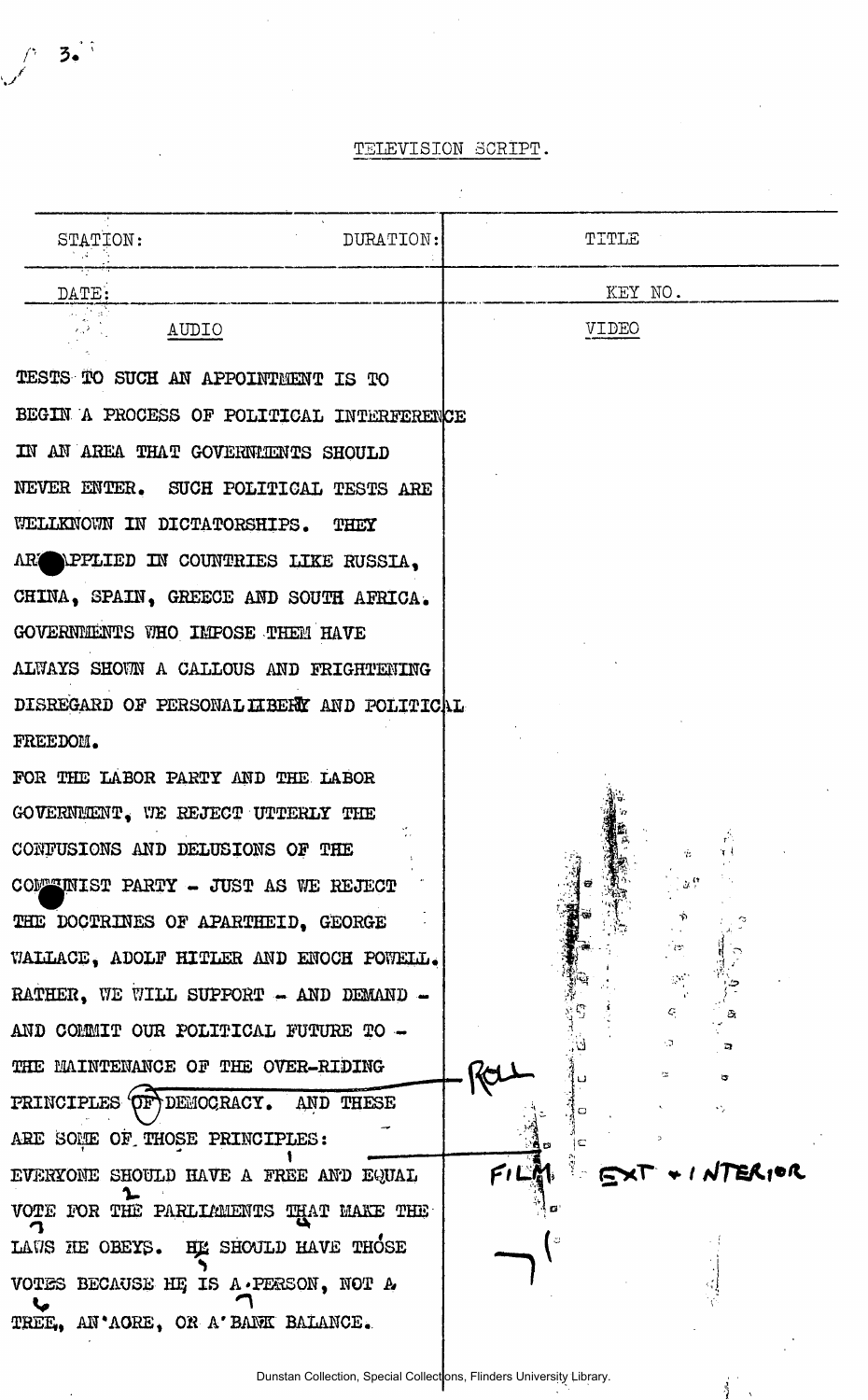*n*  **v/** 

| STATION:                                                                  | DURATION:  | TITLE                                                                |     |
|---------------------------------------------------------------------------|------------|----------------------------------------------------------------------|-----|
| DATE:                                                                     |            | KEY NO.                                                              |     |
| AUDIO                                                                     |            | <b>AIDEO</b>                                                         |     |
| IN OUR COURTS, EVERYONE SHOULD BE                                         |            | COVRT                                                                |     |
| EQUAL UNDER THE LAW, WHILE IN THE                                         |            |                                                                      |     |
| PROFESSION THAT SERVES THE COURTS                                         |            |                                                                      |     |
| AND IN OUR JUDICIARY WHERE THE                                            |            |                                                                      |     |
| JOB IS TO ADMITISTER AND INTERPRET                                        |            |                                                                      |     |
| THE LAW AS IT IS WRITTEN, THERE MUST                                      |            |                                                                      |     |
| $\sum$ NO POLITICAL FAVOUR, NOR                                           |            |                                                                      |     |
| POLITICAL FEAR, BUT SIMPLY A<br>۱O                                        |            |                                                                      |     |
| SEARCH FOR COMMON JUSTICE.                                                |            |                                                                      |     |
| NO MAN SHOULD BE PUNISHED FOR THE<br>, L                                  |            |                                                                      |     |
| OPINIONS HE, HOLDS, NO MATTER HOW                                         |            |                                                                      |     |
| WRONG OR UNPOPULAR, FOR THAT IS                                           |            |                                                                      |     |
| THE STYLE OF DICTATORSHIP AND                                             |            |                                                                      |     |
| TOTALITARIAN IDEOLOGIES.<br>ما ا                                          | <b>THE</b> |                                                                      |     |
| RULE OF LAW MUST BE MAINTAINED,<br>। ९<br>D'IT IS ONLY THROUGH ACTIONS OF |            |                                                                      |     |
| BREAKING LAWS THAT A MAN SHOULD                                           |            |                                                                      |     |
| STAND CONDEMED.                                                           |            |                                                                      |     |
| WE MUST WAINTAIN AND IMPROVE OUR                                          |            |                                                                      |     |
| RIGHTS TO READ, TO A FREE AND                                             |            | 300Ks                                                                |     |
| INDEPENDENT PRESS, TO FREE SPEECH,                                        |            |                                                                      |     |
| AND TO THE FREE EXCHANGE OF IDEAS.                                        |            |                                                                      |     |
| SCHOLARSHIP, AND DISCOVERY, IN                                            |            |                                                                      |     |
| OUR SCHOCLS, UNIVERSITIES AND                                             |            |                                                                      |     |
| PROFESSIONS.                                                              |            |                                                                      |     |
| WE BELIEVE OUR LAWS SHOULD REFLECT                                        |            | 100n                                                                 |     |
| THE PUBLIC WILL, BUT SHOULD NOT                                           |            |                                                                      |     |
| ENTER REALMS OF PRIVATE AND                                               |            |                                                                      | 地域的 |
|                                                                           |            | Dunstan Collection, Special Collections, Flinders University Library |     |

ł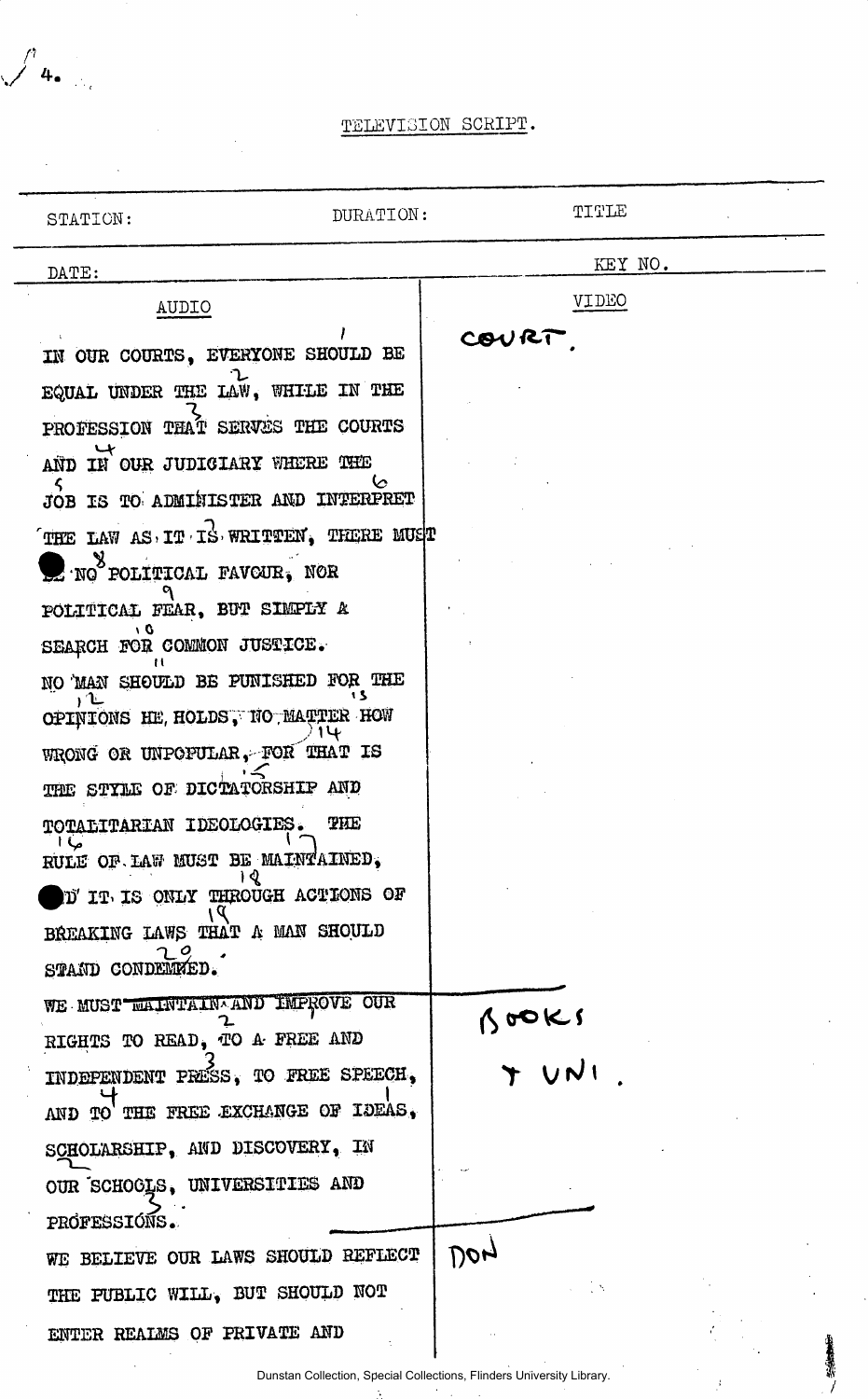| STATION:                              | DURATION: | TITLE        |                                                     |
|---------------------------------------|-----------|--------------|-----------------------------------------------------|
| DATE:                                 |           | KEY NO.      |                                                     |
| AUDIO                                 |           | <b>AIDEO</b> |                                                     |
| PERSONAL RESPONSIBILITY. OUR          |           |              |                                                     |
| RIGHTS TO PRIVACY MUST BE PROTECTED.  |           |              |                                                     |
| THE PROPER ROLE OF THE POLICE IS      |           |              |                                                     |
| THE PROTECTION OF PEOPLE'S            |           |              |                                                     |
| PERSONS AND PROPERTY FROM ATTACKS     |           |              |                                                     |
| BY OTHER PEOPLE, AND UNDER-COVER      |           |              |                                                     |
| RVEILLANCE AND SECRET DOSSIERS        |           |              |                                                     |
| HAVE NO FLACE DN OUR SOCIETY.         |           | いひしー         |                                                     |
| AND FINALLY, PEOPLE SHOULD HAVE       |           |              |                                                     |
| THE RIGHT TO DEMONSTRATE PEACEFULLY   |           | DEMONSTRATE  |                                                     |
| ABOUT THE THINGS THEY BELIEVE         |           |              |                                                     |
| SHOULD BE HEEDED BY OTHERS - NO       |           |              |                                                     |
| MATTER WHETHER THEY BE FARMERS,       |           |              |                                                     |
| STUDENTS, WORKERS OR MANAGERS.        |           |              |                                                     |
| A DEMOCRATIC GOVERNMENT SHOULD ACT    |           |              |                                                     |
| TO PROTECT THIS RIGHT, AND            |           |              |                                                     |
| PEOPLE EXERCISING THIS RIGHT MUST     |           |              |                                                     |
| BE PROTECTED FROM UNLAWFUL            |           |              |                                                     |
| INTERFERENCE.                         |           |              |                                                     |
| THE BODY OF ENGLISH LAW AND           |           | ঢ়ঢ়ৼ        |                                                     |
| PRACTICE WHICH WE INHERIT, THE        |           |              | $\mathcal{L}^{(2n+1)}$ . The $\mathcal{L}^{(2n+1)}$ |
| CONCEPTS UNDERLYING THE LAWS WE       |           |              |                                                     |
| HAVE MADE OURSELVES, THE FABRIC       |           |              |                                                     |
| AND STRUCTURES OF OUR PUBLIC,         |           |              |                                                     |
| LEGAL AND LEGISLATIVE INSTITUTIONS,   |           |              |                                                     |
| ALL BEAR WITNESS TO THE DESIRE MEN    |           |              |                                                     |
| HAVE HAD FOR POLITICAL AND INDIVIDUAL |           |              |                                                     |
| LIBERTY. MANY OF THESE RIGHTS         |           |              |                                                     |
| ARE BEING SLOWLY ERODED AND THEY      |           |              |                                                     |

5.

Ñ.

*r*  /

بد

 $\frac{1}{\sqrt{2}}$